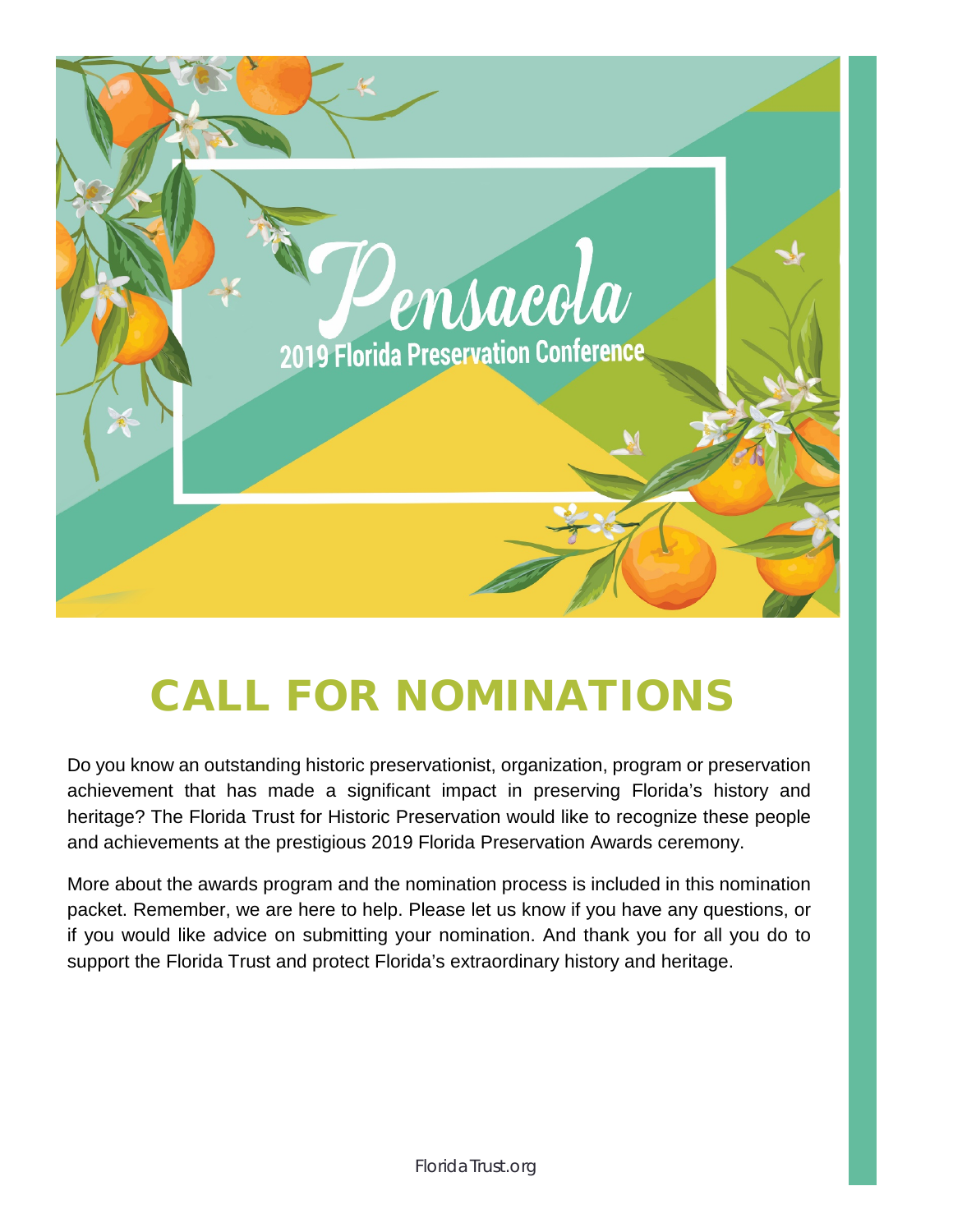# NOMINATION TIPS

The Florida Trust Preservation Awards Program is open to any individual, organization, business or agency involved in historic preservation in Florida.

Nominations of individuals may be made without their knowledge. Selfnominations will be accepted. Owners of nominated properties, if not the applicant, must provide written consent.

All projects, activities or individual service must have been completed between Jan. 1, 2016 and Dec. 31, 2018 in the state of Florida. Previous nominations not receiving an award may be revised and resubmitted, but all attachments must be resubmitted and the 3-year timeframe is still in effect. There is no limit to the number of nominations submitted by an individual or organization.

## NOMINATION DEADLINE

All nomination materials must be submitted by March 8, 2019.

# NOMINATION FEE

There is a \$125 nomination processing fee for each application, which is non-refundable.

We want to represent and celebrate preservation done by a broad and diverse community. To accomplish that, our Board of Trustees is offering a limited number of scholarships to cover the nomination fee for individuals and organizations who many not have funds available for the fee. Priority will be given to non-profits making nominations and people who have not been previously recognized in our awards. Additional information on the scholarship is available online at FloridaTrust.org/awards.

# NOMINATION DEADLINE:

Fri., March 8, 2019

**Restoration & Rehabilitation**

**Adaptive Use**

**Infill Design**

**Green Buildings**

**Archaeology**

**Historic Landscapes**

**Preservation Education & Media**

**Organizational Achievement**

**Master Craftsman**

**Roy E. Graham Award for Excellence in Historic Preservation Education**

**Individual Distinctive Service**



# LEVELS OF ACHIEVEMENT

**Outstanding** 

**Meritorious** 

**Honorable Mention**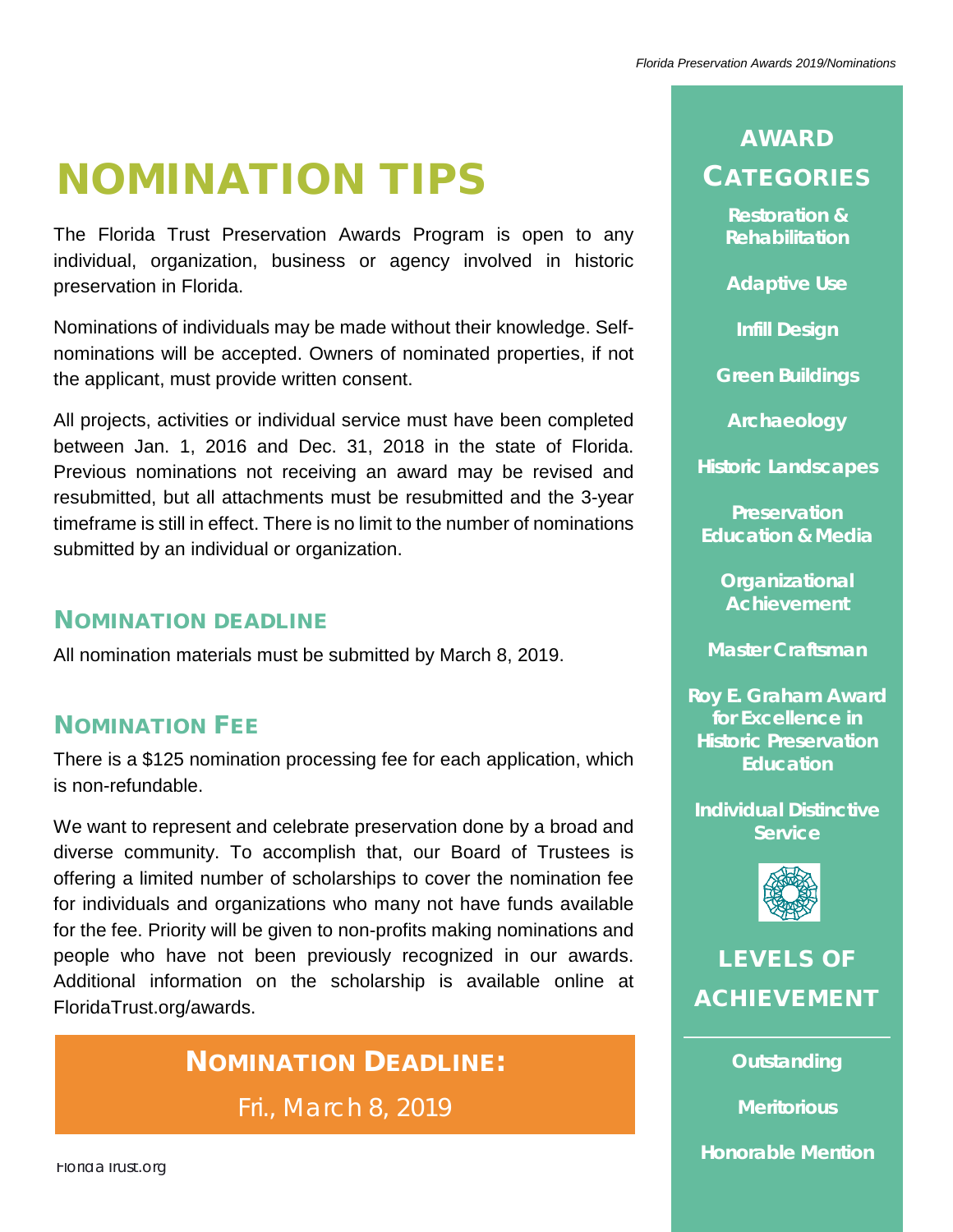

### NOMINATION PROCESS

- All nomination materials such as documents, photographs and books, are submitted to the Florida Trust with the understanding they will not be returned.
- The Florida Trust is happy to work with applicants to assure all criteria are met and to create the best possible nomination.
- Remember, we may share submitted projects in future communications such as newsletters, social media posts and press releases. When you sign the nomination form, you are agreeing to the Florida Trust's usage of nomination material.
- If the jury feels your nomination would be better suited for another category, they may recategorize and consider the nomination in the new category. Please reach out to Florida Trust staff if you're not sure which category would be the best fit for your nomination.
- Awards for outstanding achievement, meritorious achievement and honorable mention may be given within each category.
- The nominator of all award-winning nominations will be notified in advance of their selection, but not the specific level of achievement. Please be sure to have representatives at the award ceremony to accept the award.
- To submit a nomination: Fill out the electronic form and submit along with the nomination fee. You will then receive an email with instructions for uploading the supporting documents necessary to complete the nomination. Please contact Florida Trust staff if you have any difficulty with the online tools.

### JUDGING NOMINATIONS

The Florida Trust appoints a panel of award judges who represent a variety of backgrounds, experiences and locations from around the state. Here's what they look for:

- The quality of the project and the project's significance and uniqueness.
- How the project impacts the community. Does it represent an underrepresented community or fill a specific need?
- Complete and thoughtful nomination packets. Of particular importance are the Value Statement and photos.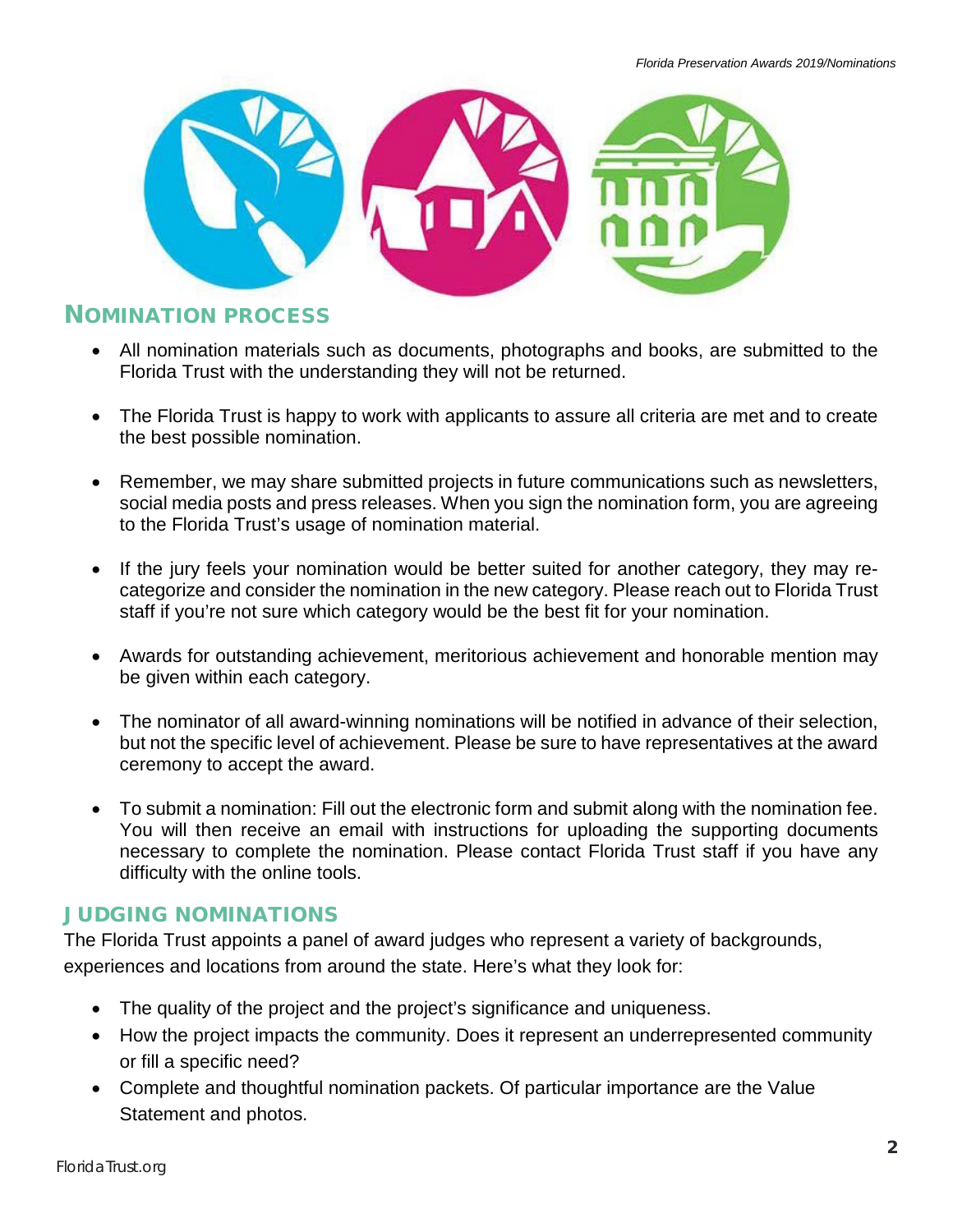# NOMINATE NOW

## **CATEGORIES**

#### Restoration / Rehabilitation

Acknowledges the proper restoration or rehabilitation of a structure to an earlier or original appearance. This category may include the preservation of a residential structure, a non-residential structure or the restoration of a historic district.

#### **Criteria:**

Projects must be done on a building or in a district that is registered as historic at the local, state or national level. Work must have been done within the last three years. Projects must fully demonstrate adherence to the Secretary of the Interior's Standards (National Park Service, U.S. Department of the Interior).

#### Adaptive Use

Acknowledges the proper rehabilitation of a structure to a new use, while retaining character-defining historic features.

#### **Criteria:**

Projects must fully adhere to the Secretary of the Interior's Standards, particularly as it relates to Standard #1:

"A property shall be used for its historic purpose or be placed in a new use that requires minimal change to the defining characteristics of the building and its site and environment."

The level of creativity of the adaption will also be considered.

#### Infill Design

Acknowledges a successful new construction or reconstruction project that appropriately fills a gap in the streetscape and is compatible within its context, or the redevelopment of a site that is sensitive to its surrounding built environment in an established historic district or neighborhood.

#### **Criteria:**

Nominees must have applied the Secretary of the Interior's Standard #9, which states, "New additions, exterior alterations, or related new construction shall not destroy historic materials that characterize the property. The new work shall be differentiated from the old and shall be compatible with the massing, size, scale, and architectural features to protect the historic integrity of the property and its environment." Also, winning properties will have not demolished a historic structure in order to build new infill in its place.

#### Green Buildings

Acknowledges the successful incorporation of eco-friendly materials and methods into historic preservation projects. Projects appropriate for nomination include those integrating green practices/materials into construction projects (such as restoration, adaptive use and infill design),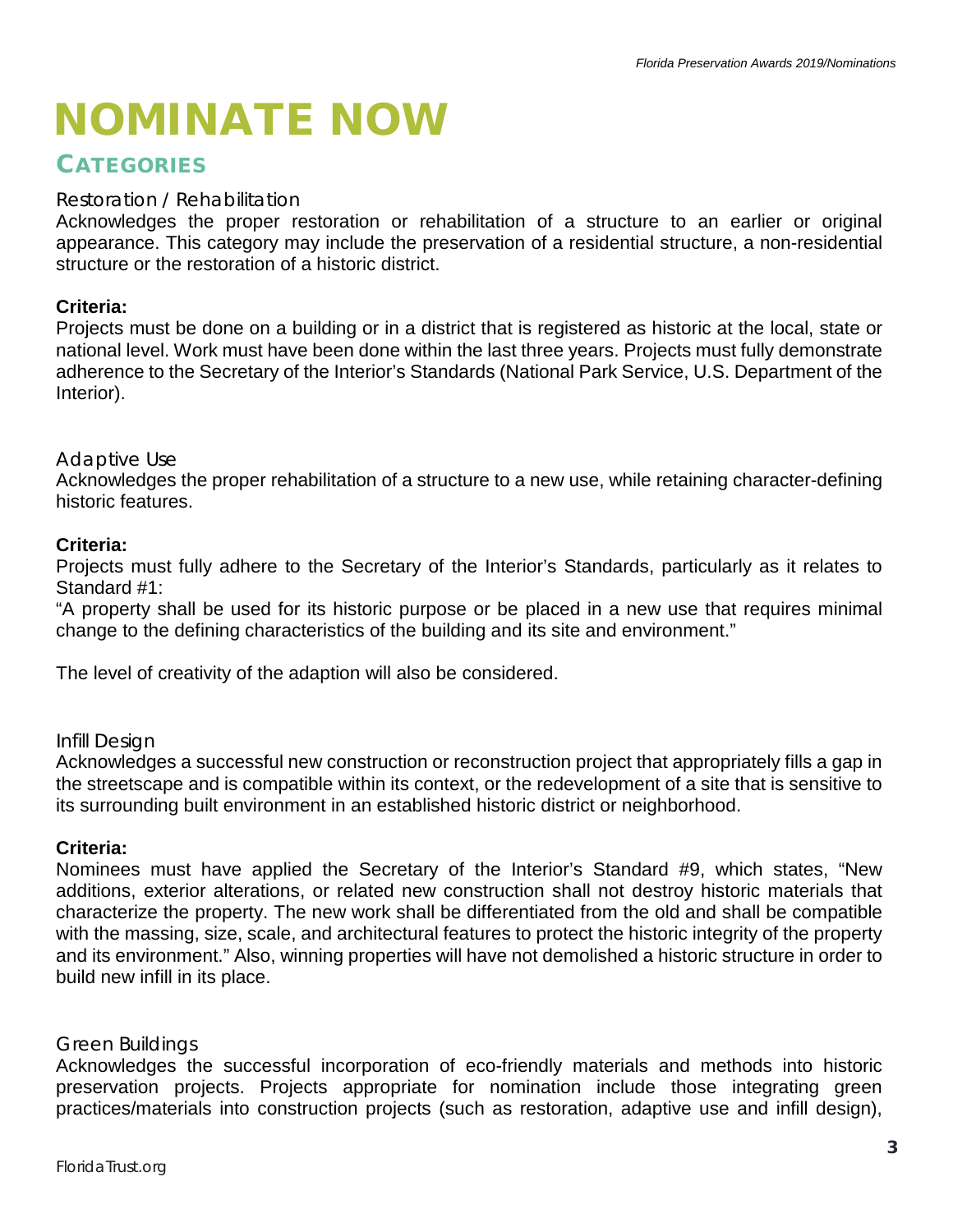those incorporating eco-friendly practices into community planning (such as amending preservation regulations or design guidelines or creating smart growth programs), those with creative applications of the LEED Certification process (or other recognized green building certifications such as Green Globes, Living Building Challenge) applied to existing historic buildings or to infill projects in historic districts and education and outreach programs promoting historic preservation as a means to protect natural resources.

#### **Criteria:**

Building projects must fully demonstrate adherence to the Secretary of the Interior's Standards (National Park Service, U.S. Department of the Interior).

#### Archaeology

Acknowledges a significant archaeological project, which many include the physical site investigation, excavation and resulting report, the interpretation of a site or the creation of educational opportunities and access to the archaeological site.

#### **Criteria:**

Projects should be completed in accordance with professional and archaeological ethics as recognized by the Society for Historical Archaeology and the Archaeological Institute of America.

#### Historic Landscape

Acknowledges the restoration or preservation of a historic landscape. This can include not only the restoration but the interpretation of a site or the creation of educational opportunities and access to the historic landscape.

#### **Criteria:**

Please visit the following link, specifically Appendix 1, found on page 11, for detailed criteria: <http://www.cr.nps.gov/hdp/standards/HALS/HALSBrochure.pdf>

#### Preservation Education / Media

Recognizes outstanding heritage education programs, including books, brochures, curricula, DVDs, websites, interactive media and other publications that deal with historic preservation, archaeology or local history.

#### **Criteria:**

Program should prominently include historic preservation.

#### Organizational Achievement

Acknowledges achievement in preservation done by a group, corporation, neighborhood or other organization. Achievement can include any number of activities such as successful fundraising for preservation initiatives or projects, the creation of activities promoting historic preservation, significant activity the creation and implementation of new preservation legislation or policies or increasing the community's awareness of preservation through redevelopment, publications, events or literature.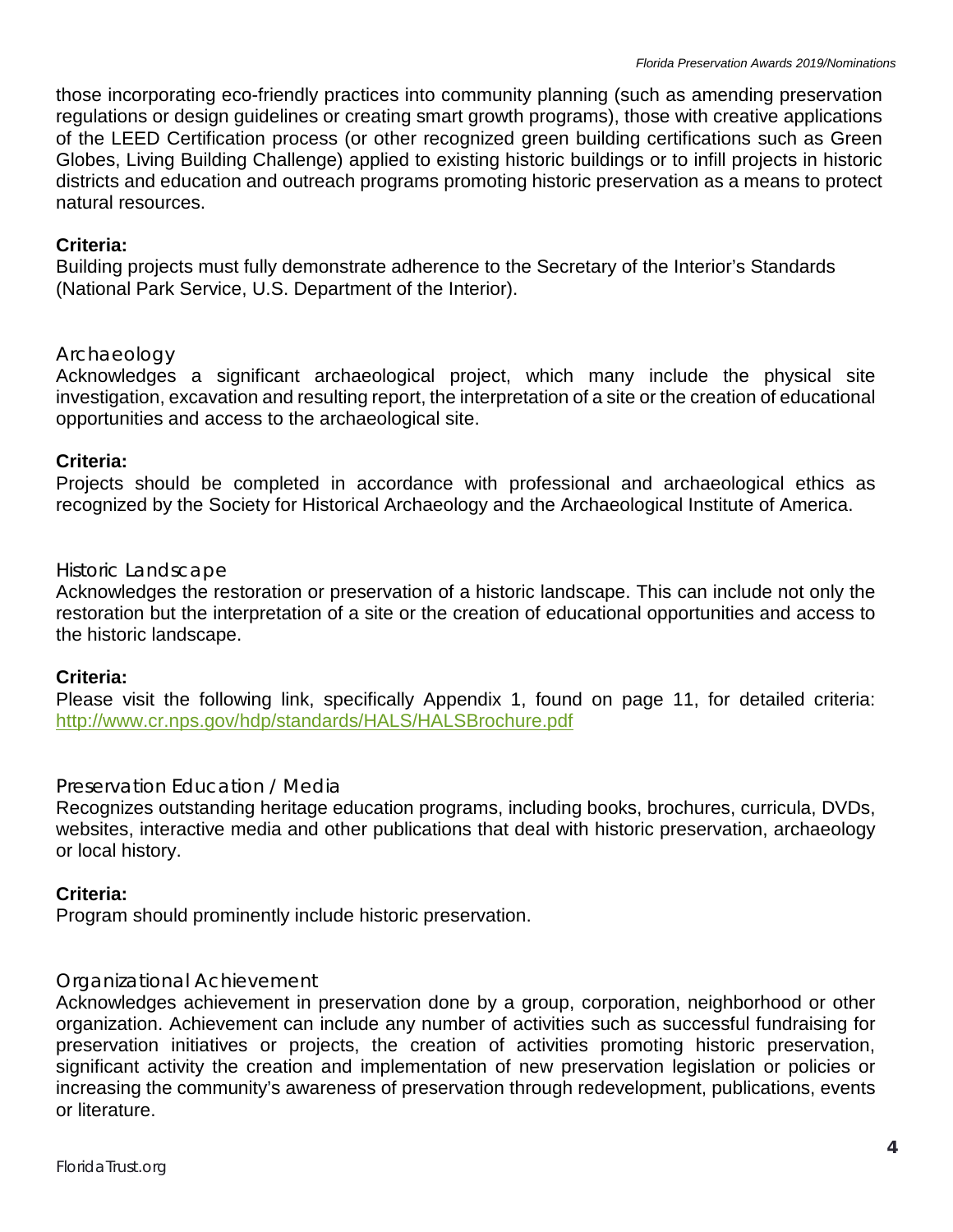#### **Criteria:**

Please clearly define the scope of the project and your long-term role in its implementation and success.

#### Master Craftsman

Recognizes individuals in Florida who use traditional techniques or methods to achieve authenticity in the restoration of historical resources. Previous award winners have included craftsman who focus on: intricate woodworking, hand-turned wrought iron work, historic pointing of mortar for brickwork, hand-carving of architectural elements, and authentic recreation of thatched roofs.

#### **Criteria:**

The craftsman's expertise should be one that is considered artistic and rare in today's general construction practices, and vital to positive preservation practices. Generally, craftsman who have a significant work record have been considered for the award. Please include in the nomination some of the historic properties the craftsman has worked on.

#### Individual Distinguished Service

Acknowledges a career dedicated to preserving Florida extraordinary history and heritage. This award is intended for those persons who have clearly made an impact in their community through their efforts as a preservation activist, advocate or leader.

#### **Criteria:**

Traditionally this award is given to individuals who have distinguished themselves over a period of time, rather than for one specific project.

Roy E. Graham Award for Excellence in Historic Preservation Education

Recognizes professional educators who have made a long-term contribution to the field of historic preservation education ensuring future generations continue to preserving Florida's extraordinary history and heritage.

#### **Criteria:**

This educational role may be at any level of education and is not limited to institutional academic settings. Recipient will have demonstrated a leadership role in developing curricula and teaching historic preservation principals within a formal program.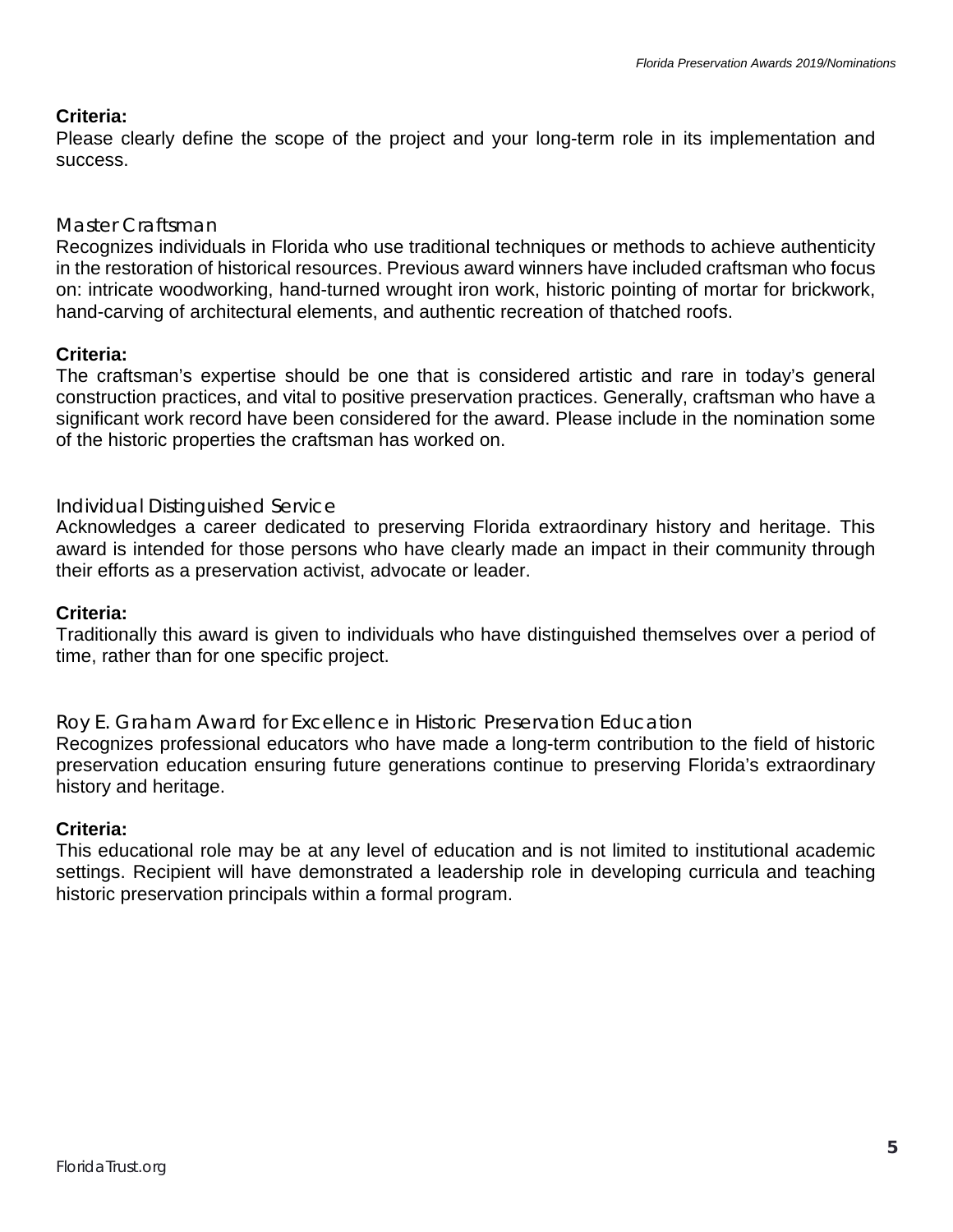### SUBMITTING A NOMINATION

For each category, applicants will complete an online nomination form. Upon submission, applicants will receive an email with a Google Drive link to which should be uploaded supporting documents for the nomination.

#### **The Nomination Process:**



 $\bullet$